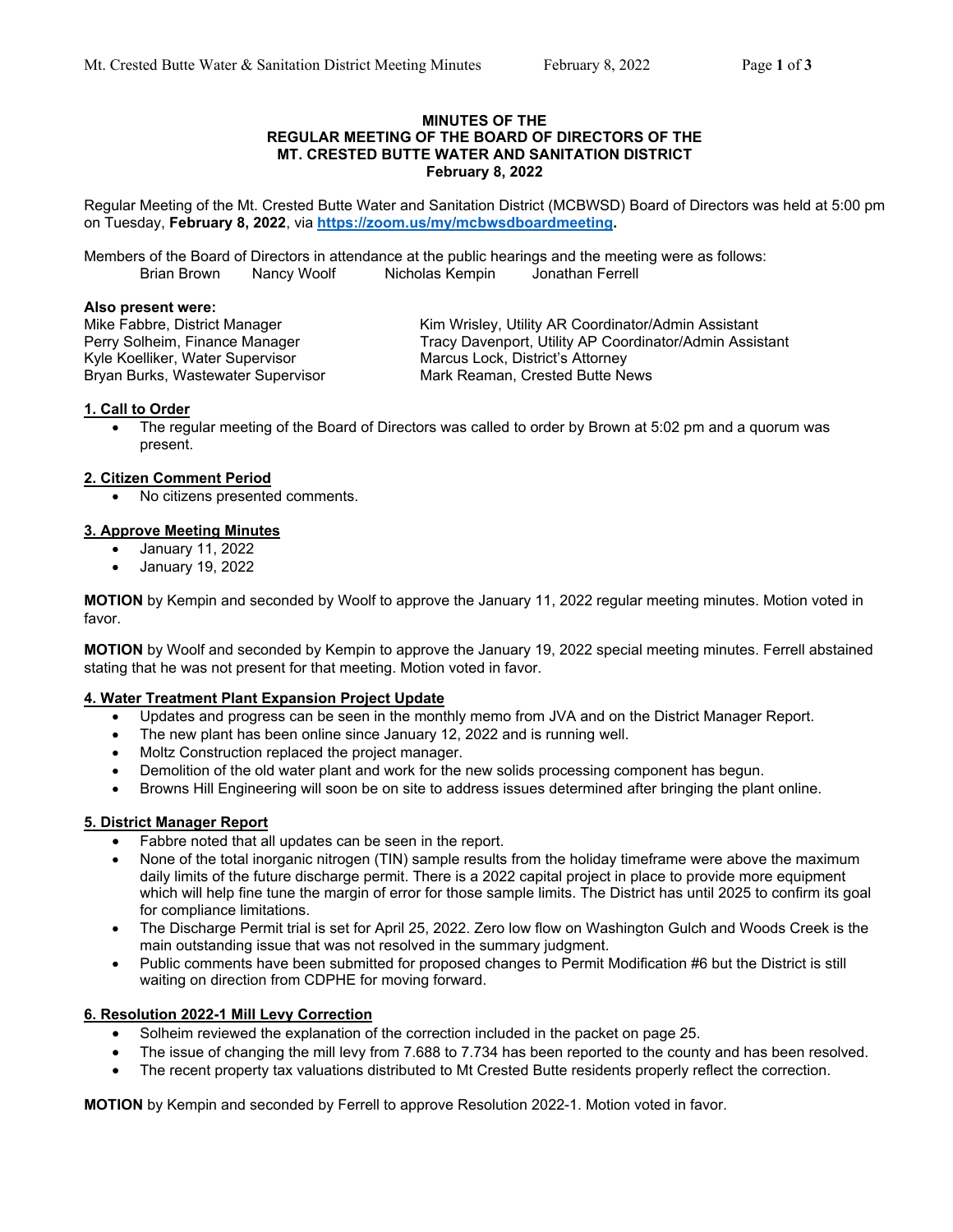## **7. December 2021 Period 13 Financial Report**

- The District is still a month out from closing 2021 financials.
- Revenues exceeded expenditures.
- Expenses for 2021 were at 94%. The 2022 Budget is expected to be closer to 100% expended.
- This report is currently for informational purposes only and the final version will be approved at the March meeting.

# **8. January 2022 Financial Report**

- Kempin noted that January has some items that are prepaid on a yearly basis and most of the January utility payments have not yet been received, resulting in a slight lag in results.
- Consumption and user fee revenue is tracking as anticipated.
- The District will use Mayberry and Company for its 2021 audit and will put out a Request For Proposal later in the year to search for a potential new auditor for 2022.

**MOTION** by Kempin and seconded by Brown to approve the January 2022 Financial Report. Motion voted in favor.

## **9. Resolution 2022-2 Appointing DEO and Granting Cancelation Power**

 It was decided that the motion to appoint a DEO which was approved at January's meeting should be put into a more customary resolution format to specifically outline the instructions for holding or canceling the 2022 election.

**MOTION** by Kempin and seconded by Woolf to approve Resolution 2022-2 Appointing Perry Solheim as the Designated Election Official and Authorizing Designated Election Official to Cancel Election for 2022 Election Year. Motion voted in favor.

## **10. Legals**

- Lock had no legal issues to report.
- An Executive Session to discuss the Discharge Permit will take place at the March meeting.

## **11. New/Old Business Before the Board**

- The District has received two self-nomination forms to fill Board seat vacancies. February 17, 2022 is the deadline for those forms. Affidavits for write-in candidates will be accepted from February 17, 2022 until February 28, 2022.
- There will be an Executive Session in March to discuss the District's IT audit results.
- The Board discussed and agreed to change the order of the executive sessions and remainder of agenda items of this Board meeting.

#### **12. Executive Session**

 Potential executive session for discussion of the Memorandum of Agreement, as amended, between the Mt. Crested Butte Water and Sanitation District and Meridian Lake Park Corporation and potential settlement agreement related thereto under and pursuant to C.R.S. Section 24-6402(4)(a), (b), and (e)(l), which concern respectively purchase or sale of property interests, conferences with the District's attorney for the purpose of receiving legal advice on specific legal questions, and determining positions relative to matters that may be subject to negotiations, developing strategy for negotiations, and instructing negotiators.

**MOTION** by Brown and seconded by Woolf to move into Executive Session at 5:45 pm with Fabbre, Solheim and Lock remaining for the discussion. Motion voted in favor.

**MOTION** by Brown and seconded by Woolf to exit Executive Session at 6:18 pm. Motion voted in favor.

#### **13. Meridian Lake Park Corporation Memorandum of Agreement Discussion**

Extensive discussion on the Memorandum of Agreement and draft letter agreement.

**MOTION** by Woolf and seconded by Brown to submit the draft agreement created by Lock to MLPC and have staff look into property rights issues. Motion voted in favor.

**MOTION** by Kempin and seconded by Ferrell to approve the MLPC Water Committee (District Side) move forward to review the risks and issues identified by the Water Committee and any other unknown potential risks and to create a pro forma stating why the District is moving forward in the manner that it is. This motion was withdrawn and restated.

**MOTION** by Kempin and seconded by Ferrell to direct staff, and potentially Lock, to undertake pro forma analysis related to potential costs associated with dissolving the MLP agreements. Votes in favor: Brown, Kempin, Ferrell. Votes against: Woolf. Motion carried.